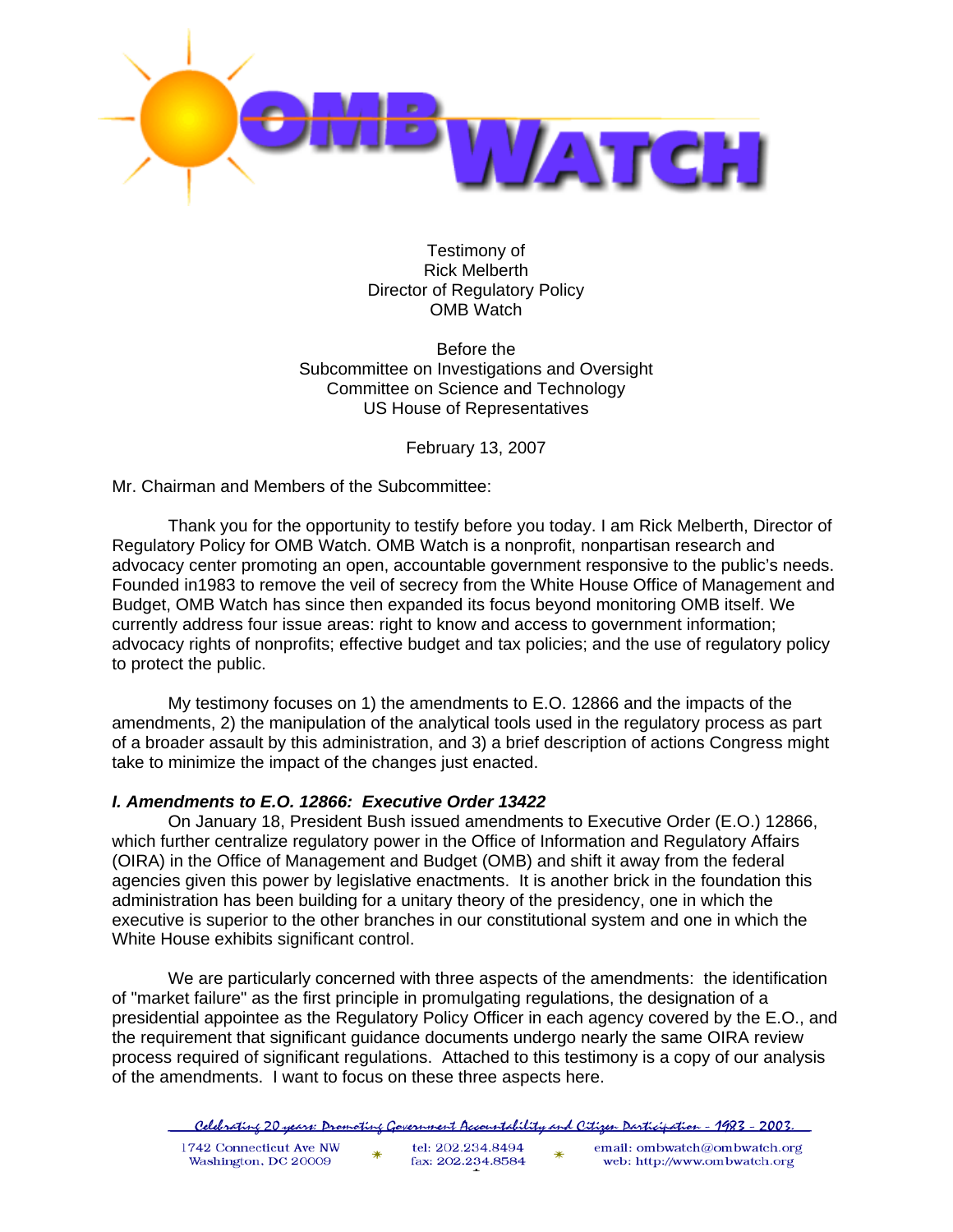#### *A. The Market Failure Criterion*

Through amending the regulatory process, the President is institutionalizing an antiregulatory approach by using a market failure criterion in place of actually identifying threats to public health and safety. It diminishes standards Congress may require agencies to use, such as the best control technology, by elevating a new market failure standard that Congress has never required.

The market failure criterion is yet another layer added to the agency analysis. The agency must comply with statutory criteria (such as best available technology) as well as perform an analysis demonstrating market failures. If the agency meets OMB's standards for assessing "whether any new regulation is warranted," then the agency must also comply with other standards in the E.O., including cost-benefit analysis. We believe this new standard decidedly favors the regulated community and places another hurdle for agencies to promulgate health, safety, and environmental regulations, and creates more delay.

In addition, the language of the amendments makes clear that this economic test is front and center in the review process. Compare the language:

| E.O 12866                                                                                                                | E.O. 13422                                                                                                                                                                                 |  |  |
|--------------------------------------------------------------------------------------------------------------------------|--------------------------------------------------------------------------------------------------------------------------------------------------------------------------------------------|--|--|
| Each agency shall identify the<br>problem that it intends to address                                                     | Each agency shall identify in writing the<br>specific market failure (such as externalities,<br>market power, lack of information) or other<br>specific problem that it intends to address |  |  |
| (including where applicable, the<br>failures of private markets or public<br>institutions that warrant agency<br>action) | (including, where applicable, the failures of<br>public institutions) that warrant new agency<br>action.                                                                                   |  |  |
| as well as assess the significance of<br>that problem.                                                                   | as well as assess the significance of that<br>problem, to enable assessment of whether any<br>new regulation is warranted.                                                                 |  |  |

Not only is the market failure test a primary consideration, but the agency's description of the problem will be used to "enable assessment of whether new regulation is warranted." This clearly forces the agency to think again about whether the best course is to do nothing and provides OIRA with another justification, or assessment, for halting or delaying regulations. The regulatory process set out in the executive order applies after Congress has passed legislation having determined that a problem existed and needed to be addressed. Under the amendments, agencies are directed to ask that same question again: is the problem worth addressing? Moreover, OIRA's assessment of whether any new regulation is warranted raises the question of whether OMB intends to supersede legislative intent when the market failure test does not met OIRA's satisfaction. Although Congress may have already legislated, without the implementing regulation, the legislation may not be able to be executed. Thus the executive branch has assumed a legislative function.

 Adding the market failure criterion challenges the role of Congress. Theoretically, employees could contract with employers for a certain level of risk in their jobs. Nevertheless, Congress has passed workplace safety regulations (as well as consumer protections, environmental protections, and economic protections to help markets function better for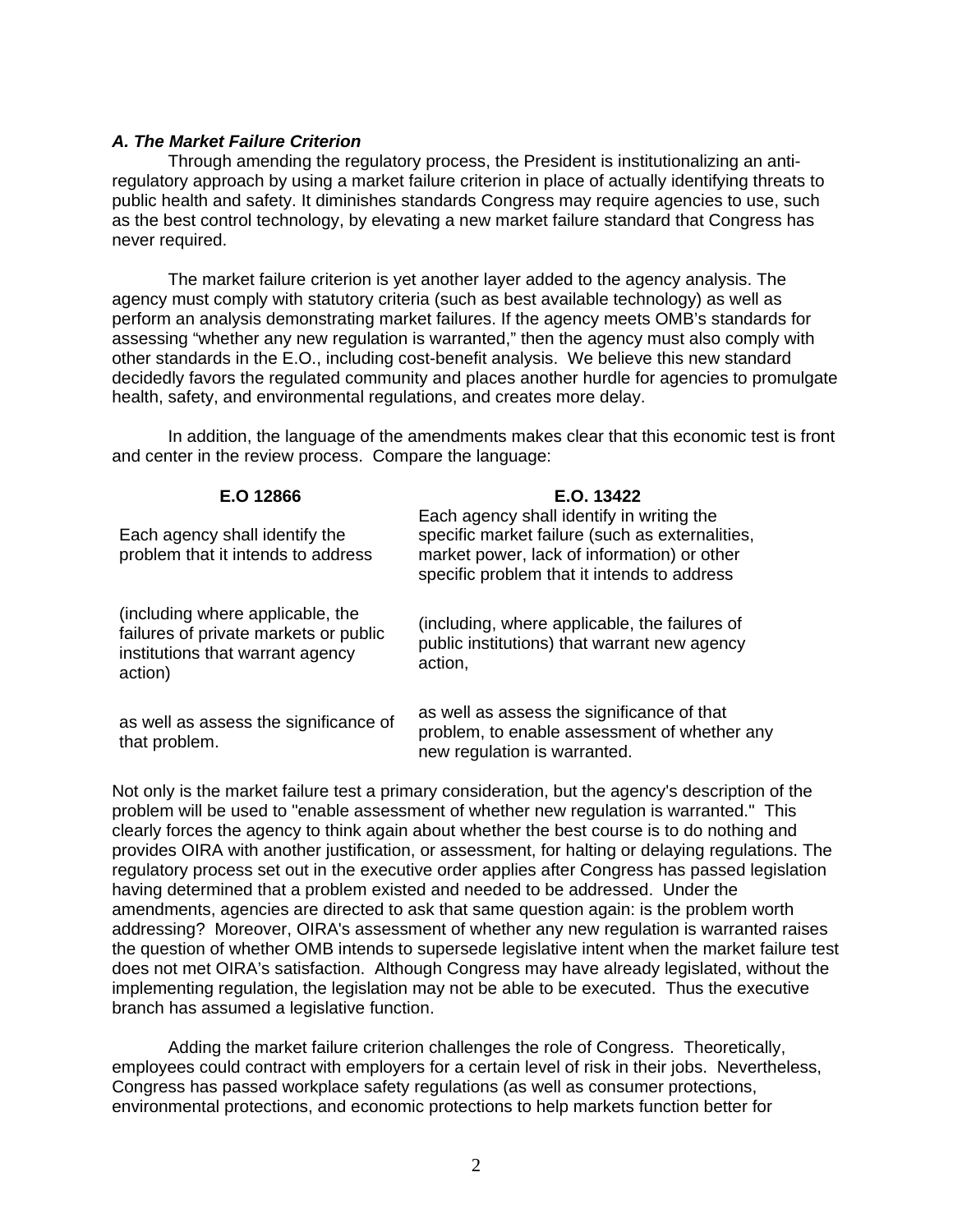businesses) where markets might have resolved problems if given time. As Georgetown University law professor Lisa Heinzerling wrote: "Judging regulations implementing these laws based on whether the regulations respond to 'market failure' misunderstands the premises of many of the laws Congress enacts." In short, there are multiple contexts in which Congress might justify taking legislative action, market failure being only one.

 The supporters of using the market failure criterion believe the free market will supply the protections the American people want without government intervention. Susan Dudley, one of these free market advocates and the nominee to head OIRA, would have preferred to leave safety to the unsteady hand of the market, hypothesizing that "[i]f air bags protect lives, and consumers demand them, it is reasonable to assume that automobile manufacturers would have installed air bags in the absence of federal requirements to do so."<sup>[1](#page-2-0)</sup> According to Dudley, federal action requiring air bags in cars was unnecessary because the market would have provided air bags to the public absent regulation.

 OMB Watch believes that the market failure criterion is a furtherance of the economic criteria which OIRA has increasingly required as justification for taking regulatory action. OIRA has substituted economics for all other values the American public has consistently said to be important to them.

# *B. The Regulatory Policy Officer (RPO)*

 The amendments require each agency to have a Regulatory Policy Office run by a political appointee and that "no rulemaking shall commence nor be included" for consideration in the agency's regulatory plan without the political appointee's approval. This will further politicize the rulemaking process and provide more White House control over the agency rulemaking process.

Section 4(c) The Regulatory Plan, is amended to place this regulatory planning authority directly in the RPO's hands. The language is changed from

The Plan shall be approved personally by the agency head and shall contain at a minimum:

#### to

 $\overline{a}$ 

 Unless specifically authorized by the head of the agency, no rulemaking shall commence nor be included on the Plan without the approval of the agency's Regulatory Policy Office, and shall contain at a minimum:…

(B) A summary of each planned significant regulatory action including, to the extent possible, alternatives to be considered and preliminary estimates of the anticipated costs and benefits **of each rule as well as the agency's best estimate of the combined aggregate costs and benefits of all its regulations planned for that calendar year to assist with the identification of priorities**; [emphasis added].

The amendments add the highlighted language which requires not only significantly more analysis by the agencies because of the "best estimates" requirement, but also provides a basis to allow the RPO to establish priorities.

<span id="page-2-0"></span><sup>1</sup> Susan E. Dudley, *Regulatory Studies Program Comments: Advanced Air Bags* 7 (Dec. 17, 1998), *available at* <http://mercatus.org/repository/docLib/MC\_RSP\_PIC1998- 04\_NHTSAAirBags\_981130.pdf>.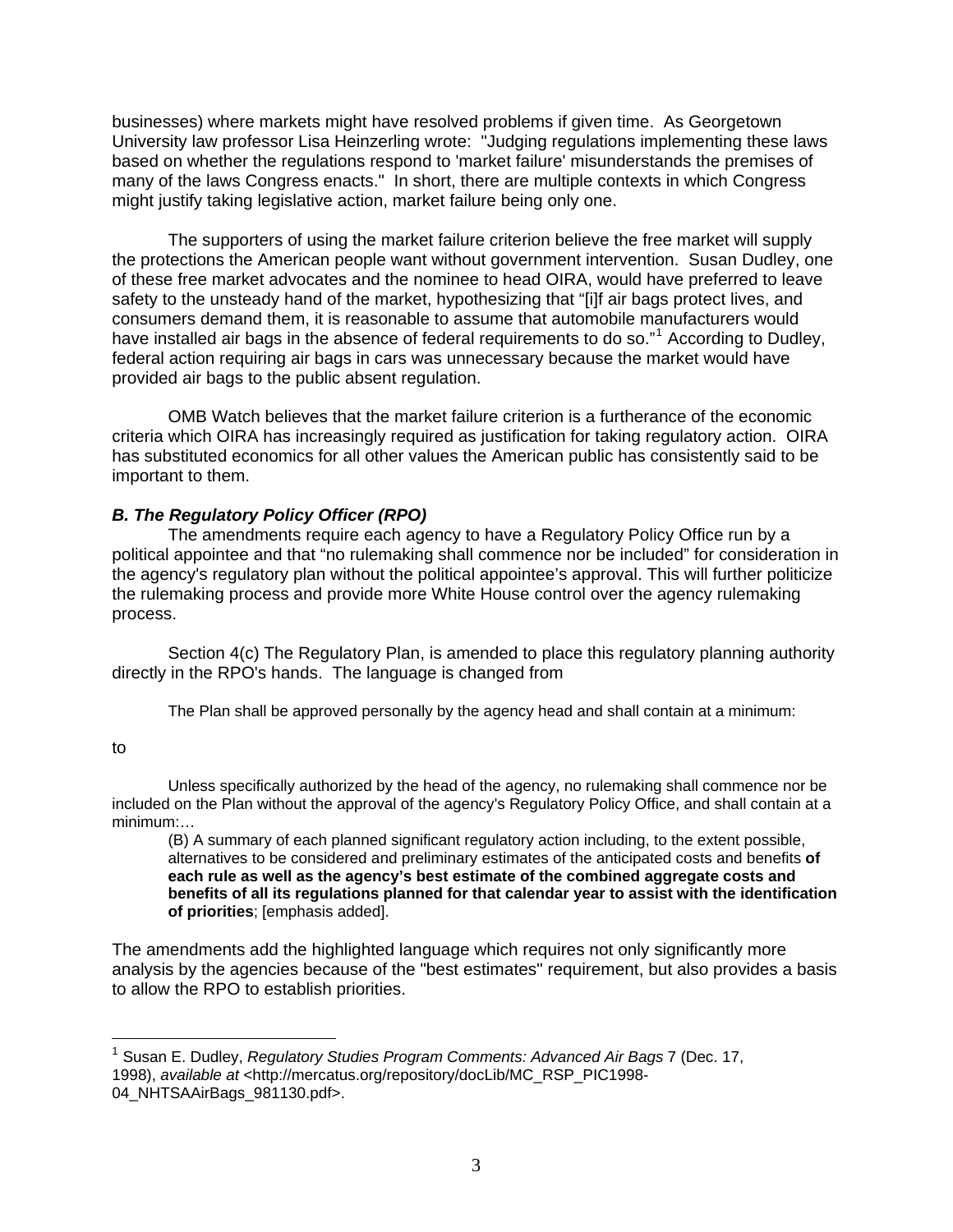A similar approach was attempted by President Reagan through his E.O. 12498, the Regulatory Planning Process, which was issued January 4, 1985. Under E.O. 12498, agencies were to get approval from OMB prior to starting a rulemaking — a pre-rulemaking review. Many in the business community thought this would be a wonderful approach for choking off agency ideas before they ever really got going. That approach, however, proved too cumbersome and difficult to administer. In short order it failed.

The new Bush E.O. amendments have the same objective, but put the chokehold in the agencies, instead of at OMB. To ensure that the process works, the amendments grant authority to these new political appointees to be the eyes and ears for OMB. And it again mounts a challenge to congressional authority. In writing legislation, Congress often directs agencies to initiate a rulemaking. The presence in the agencies of these appointees by whom rulemaking must now be initiated creates a process that is as if Congress had not directed the agencies to act, or as if that direction is irrelevant if the White House appointees disagree with it.

A civil servant reacting to the new amendments provided an agency perspective (<http://fromthearchives.blogspot.com/2007/01/long-and-esoteric-twice-in-one-day-just.html>).

From the perspective of a low level bureaucrat looking up the line, there are two big problems with this, independent of ideology.

The first is simple. I just don't want to add a single step that adds time to management review. Honestly, you'd be shocked how long it takes for us to get anything through management review. Anything we release to the public, including our non-controversial, small scale documents, must go through six (6) levels of review. We schedule three to four weeks for management review. Yeah. Three days on each desk, if we give them advance notice that our stuff will be coming. If we were doing controversial stuff, it would be longer. If we had to route through one additional back-logged office? If they were far away, and my bossman couldn't chat with them to prep them for the document, and we were just another insignificant office on the west coast? I can't even guess.

But the more important reason is that a distant political appointee, even assuming that she is not a partisan hack and that she is interested in the topic and not using the office as a stepping stone, would know exactly the wrong amount. Anyone at a distance from the process can only know enough to be dangerous. When we go to write anything that tells people what they have to do, there is an intricate multi-year negotiation between everyone involved. There are drafts, and comments, and drafts, and workshops, and drafts, and internal meetings, and drafts, and formal written comment, and more drafts. Usually, in the end, you will come down to very awkwardly written compromises that no one will sue you for.

Every word in there was hard fought. People snorted and sat back at the table with their arms crossed. We changed it until no one threatened to call their congressperson any more. We explained to them why we have to implement the law that way, and caved when we couldn't get more, or when we were wrong. We brought in someone's good idea. I know how people laugh at ridiculous regulations, but I swear they didn't get to be ridiculous because no one was thinking. They're ridiculous because the topics are complicated, and we have to accommodate widely divergent views, and because there were so many iterations.

Anyway, a political appointee who wasn't there for the painful years of writing regulations can only disrupt a very precarious balance… Unless she was there, she can only make things worse. I don't want her in the loop.

 Even worse, if the political appointee is a "partisan hack", then the integrity of the science may be compromised. The regulatory process is a complex one that involves agency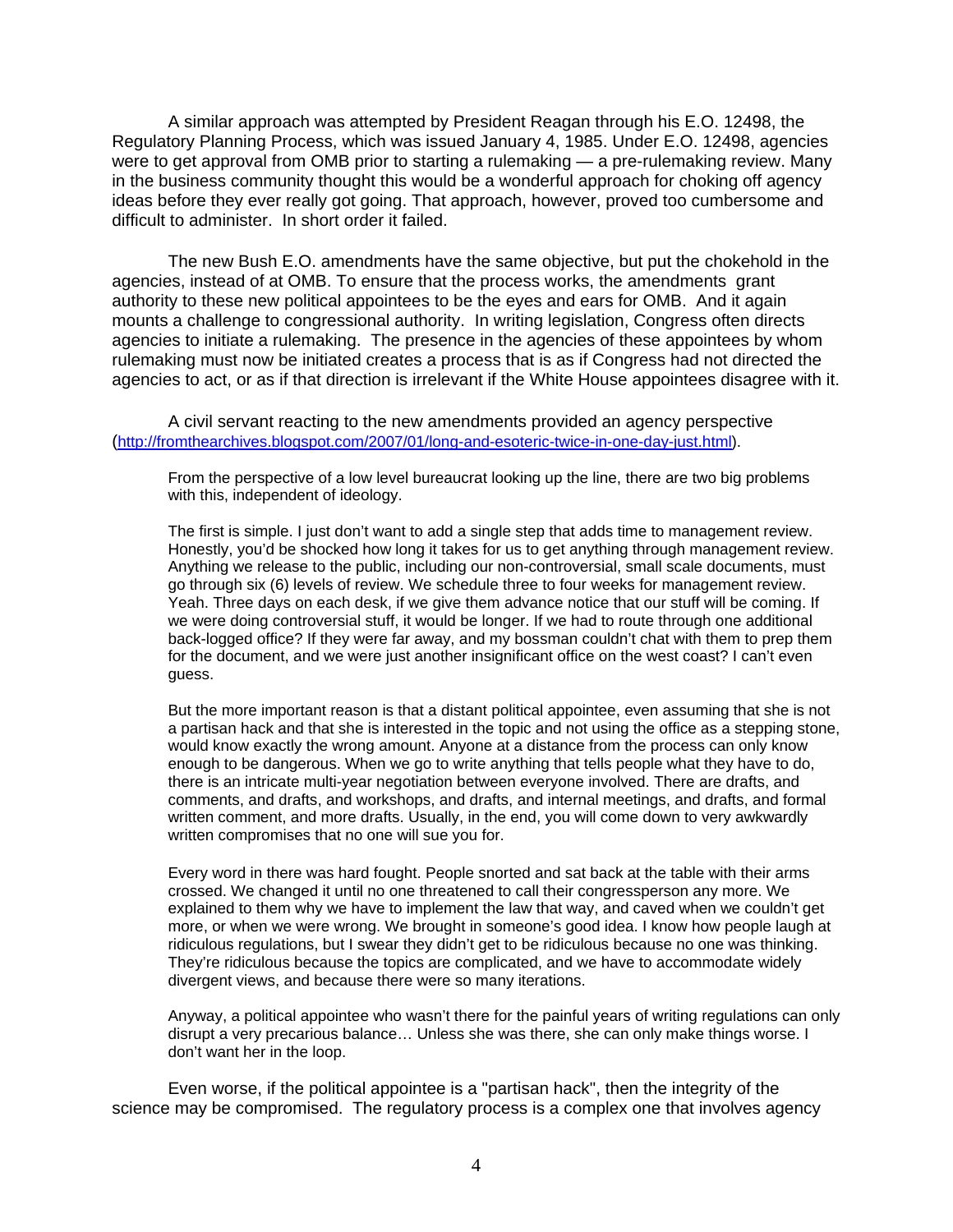experts of all types. Imagine if a political appointee were to shape the regulatory options from the start: invariably the outcomes would be skewed.

There are two concerns with the Regulatory Policy Officer approach. First, OIRA may be creating political outposts in each agency thereby magnifying its impact. The amendments to the E.O. allow OIRA to play an active role during the pre-rulemaking stage when agencies are formulating annual plans for regulatory activities. OIRA will be able to quash any contemplated regulatory or guidance issues before agencies propose them for the Regulatory Plan. Under the amended E.O., OIRA can now engage the agency, along with other government personnel (as provided for in one amendment), in reaching a "common understanding" on regulatory efforts.

 Second, the content to be collected raises questions about priorities. Collecting cumulative costs and benefits leads to little more than comparing apples and oranges. And what value does this information provide to policymakers? We believe this is leading to the creation of regulatory budgets which would be used to determine the regulatory agenda without congressional approval. Using these budgets, regulation proceeds on a cost effectiveness basis only, with agencies' budgets ranked by total costs and benefits. It completely divorces policymaking from the need for health, safety and environmental protections.

#### *C. Guidance Document Review*

 The amendments issued to E.O. 12866 require review by OIRA of agencies' guidance documents for the first time. These documents are issued to clarify how regulated parties are expected to implement legally binding regulations. By subsuming guidance documents into a review process almost identical to the review process OIRA uses to review and approve regulations, the extent of OIRA's reach into agencies' responsibilities will be at an all-time high.

 By requiring agency guidance documents to come under OIRA review, and to treat "significant" guidance in the same way as "significant" regulations, the E.O. amendments will lead to further delay in providing information to the public about compliance with regulations, as well as with general guidance on agency policies.

If it is true that more and more agencies are using guidance as a means of avoiding the regulatory process, then that should be a signal to Congress and the public that the rulemaking process is seriously flawed. If agencies are looking for faster ways of doing their job and have turned to guidance, the solution is certainly not to require guidance to go through the same regulatory process that agencies were trying to avoid in the first place.

The *Final Bulletin for Agency Good Guidance Practices*, issued the same day as the E.O., defines guidance documents to include "interpretive memoranda, policy statements, guidances (sic), manuals, circulars, memoranda, bulletins, advisories, and the like." Federal agencies issue thousands and thousands of guidance documents each year relating to hundreds of different types of activities. All of these documents deemed significant will now come under review by OIRA's staff of 55 people.

The fourth part of the "significant guidance document" definition, whether the issue raises "novel legal or policy issues arising out of legal mandates, the President's priorities, or principles set forth in this Executive order", is nearly broad enough to permit OIRA to sweep into its review any guidance it wishes to review.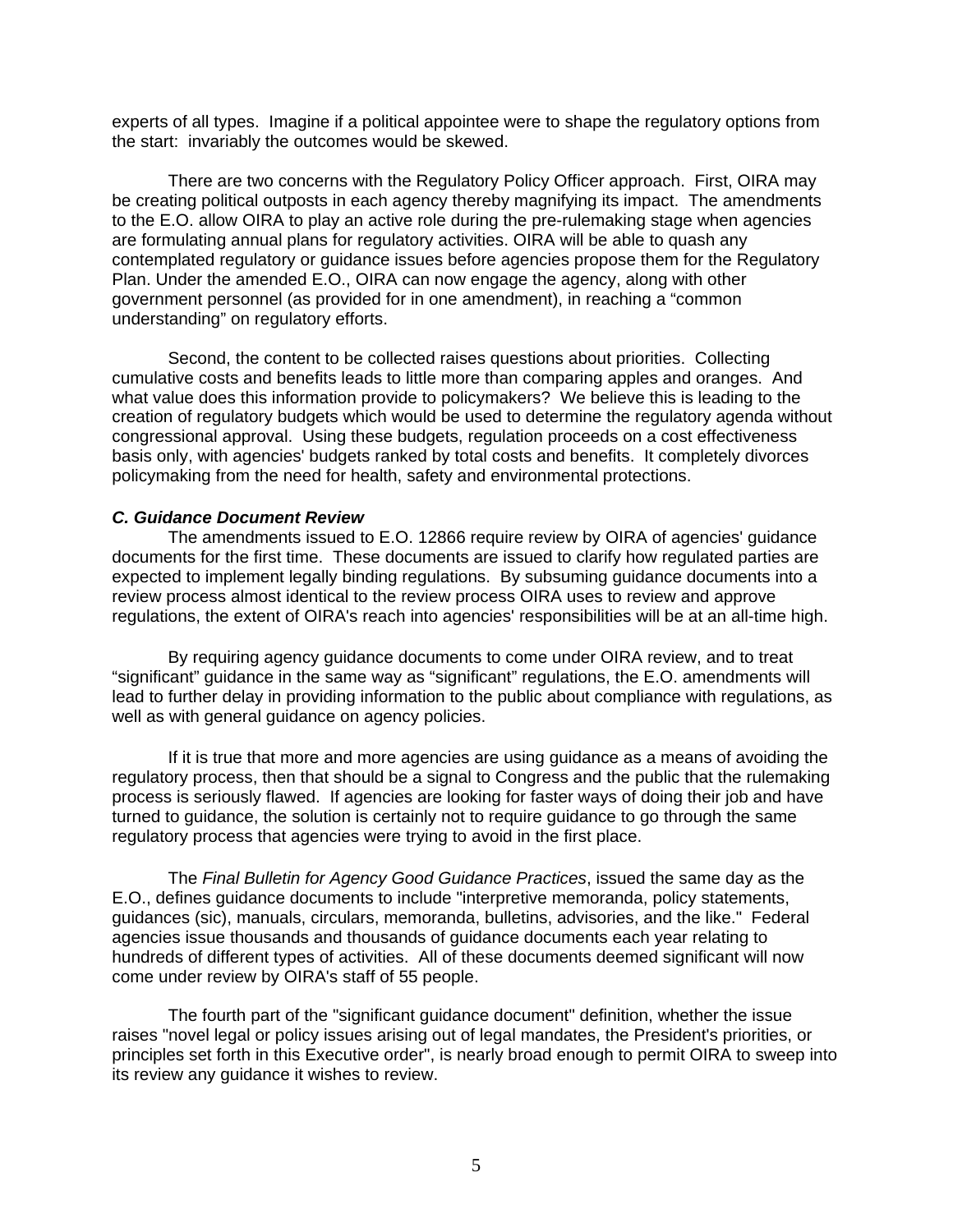Section I.5 of the Bulletin adds a further category of guidance document, the "economically significant guidance document" which is:

"a significant guidance document that may reasonably be anticipated to lead to an annual effect on the economy of \$100 million or more or adversely affect in a material way the economy or a sector of the economy, except that economically significant guidance documents do not include guidance documents on Federal expenditures and receipts."

The definitions of both significant and economically significant guidance documents include documents that "may reasonably be anticipated to lead to" certain conditions. The Bulletin "makes clear that the impacts of guidance often will be more indirect and attenuated than binding legislative rules." In other words, it will be even easier to reasonably anticipate that a guidance document will have a significant effect on the economy than will a regulation. The reasonable people doing the anticipating no doubt work for OIRA.

Furthermore, according to the Bulletin, the "relevant economic impacts include those that *may be* [emphasis added] imposed by Federal agencies, state, or local governments, or foreign governments that affect the U.S. economy, as well as impacts that could arise from private sector conduct." This creates a largely speculative analysis to be conducted by the agencies even assuming reasonably anticipated effects by a third parties. The Bulletin does not, however, require a formal regulatory impact analysis, so it is unclear just how this determination is to be conducted.

The example cited in the Bulletin of an economically significant guidance document is an agency pronouncement that a particular product or substance is unsafe. In this instance, "Unless the guidance document is exempted due to an emergency or other appropriate consideration, the agency should observe the notice-and-comment procedures". The determination that a substance or product is unsafe involves some scientific assessment. This provides an example of OIRA reviewing a scientific conclusion and having the opportunity to substitute an economic analysis for a scientific one. This substitution, or even second-guessing the scientific judgment, could lead to substantial delays in protecting the public.

In the end, the review of guidance documents by OIRA will simply result in more delay and more White House control over the substantive work of the agencies. It will inevitably lead to a usurpation of agencies' powers.

#### *II. Manipulation of Regulatory Tools*

 A great deal of attention has been given to the tools of the regulatory process, especially cost-benefit analysis (CBA). More recently, risk assessment (RA), peer review, and federal advisory committees (FAC) have also been the focus of attention from a regulatory standpoint. I want to address each of these briefly and to convey to the members that these tools have been manipulated by OIRA and administration appointees to achieve results-oriented processes and biased decisions that have delayed, dismantled or diminished public protections.

#### *A. Cost-benefit Analysis*

CBA is a policymaking tool by which the costs of imposing a regulation are weighed against the potential benefits of reducing the harm. For example, in the case of pollution regulation, cost is generally construed as the cost of implementing technology to comply with regulation. These costs are more easily quantifiable than other factors, although some evidence exists that costs are often inflated.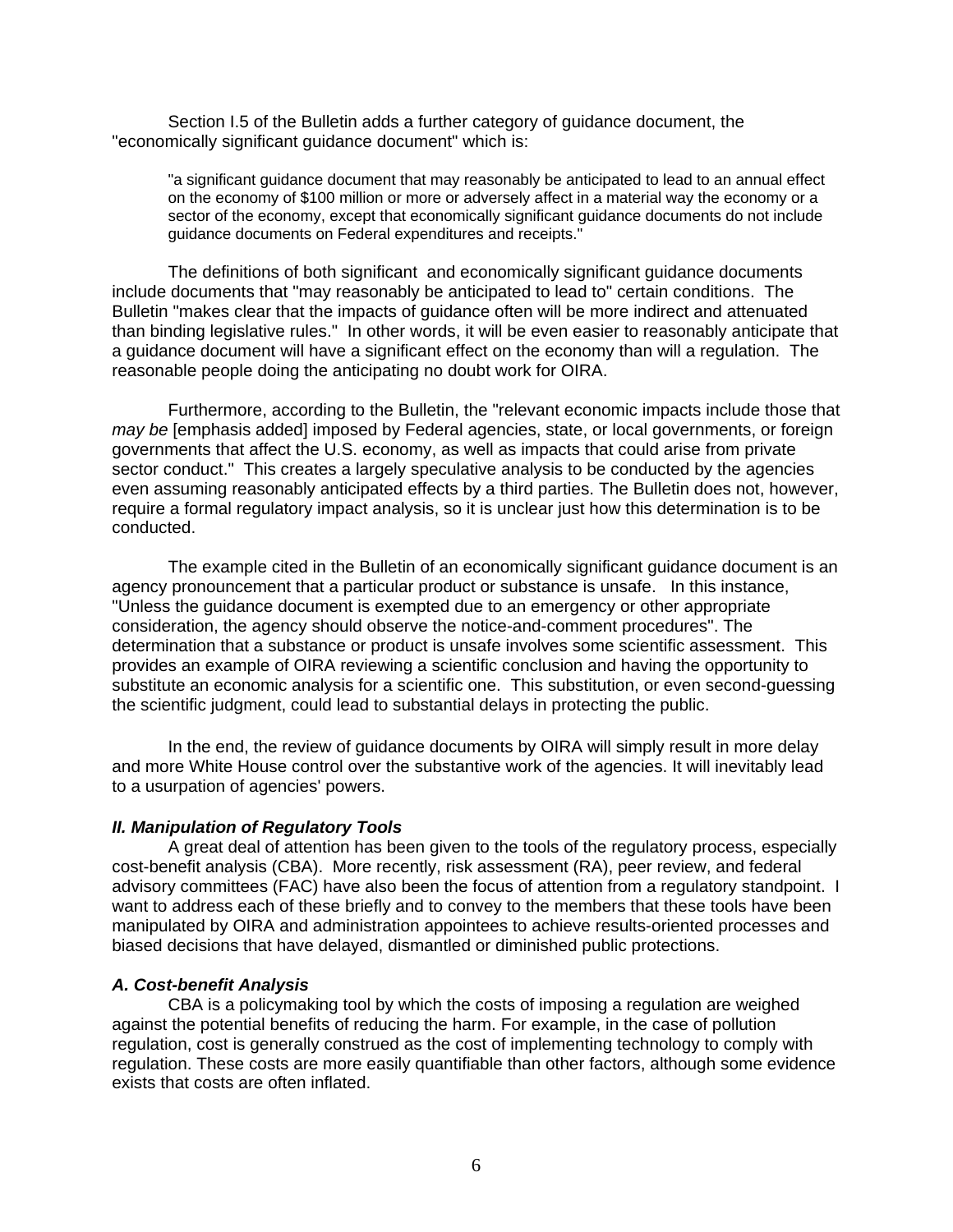The benefits of a regulation require two separate analyses: an assessment of the risk posed by the harm in question as well as a monetization of the potential benefits. Both factors prove to be difficult to calculate; many benefits resist monetization, and risk assessments can be hindered either through incomplete datasets or a large degree of indeterminable factors. In order to estimate the health effects of a regulation, for example, agencies generally must rely on laboratory data on other species or on human experience with much higher levels of exposure. To extrapolate from this data the potential benefits of a regulation requires a large degree of guesswork, and agencies often come up with wide ranging numbers on the potential health benefits.

CBA is often touted by the administration and conservative think tanks as a neutral tool in policymaking, but recent studies by legal scholars show that CBA is inherently political and may even advise against what we consider our most immutable public protections.<sup>[2](#page-6-0)</sup>

 I would argue that there are several shortcomings in the way that CBA is used, and these deficiencies have been exacerbated by actions during the Bush administration:

- The overriding criterion of CBA is efficiency, but efficiency doesn't mean fairness. The net benefit calculation that results from using CBA is without regard for who wins and who loses, and without regard for any public participation. This focus on efficiency is critical to business but doesn't work for government because there is no single, public sector measurement comparable to profit maximization in the private sector.
- CBA tends to overestimate costs for a variety of reasons. Agencies generally rely on the regulated industries to provide them with costs of compliance over a certain number of years. Studies show compliance costs drop after regulation due to the decline in the costs of technology (like pollution controls), management efficiencies, and business innovations. These cost savings, however, are not calculated into the analysis generally; and CBA takes a snapshot of one point in time resulting in a static analysis.
- The major objection I have to relying on CBA as the determinative factor in rulemaking is that it does such poor job of calculating benefits. How do you monetize benefits like clean drinking water, good health, being alive? There are certain values we hold dear that cannot be adequately monetized. A decision making process that doesn't provide for the expression of these nonquantifiable benefits is critically flawed.<sup>[3](#page-6-1)</sup>

CBA has been part of the rulemaking process since the Reagan administration. Prof. Sally Katzen spoke at a September 2006 panel on presidential rulemaking and stated that, although E.O. 12866 kept the CBA requirements of the earlier Reagan era executive orders, during her tenure as OIRA administrator,

we explicitly recognized that non-quantifiable costs and benefits are essential to consider. That not everything can be counted and it is very important to take into account those things which can't be counted. We also made it clear that this economic analysis was not dispositive, but simply informative.<sup>[4](#page-6-2)</sup>

 $\overline{a}$ 

<span id="page-6-0"></span><sup>&</sup>lt;sup>2</sup> See, for example, Lisa Heinzerling, Frank Ackerman and Rachel Massey's "Applying Cost Benefit Analysis to Past [Decisions: Was Environmental Protection Ever a Good Idea?](http://papers.ssrn.com/sol3/papers.cfm?abstract_id=576161)," David Driesen's "[Is Cost-Benefit Analysis Neutral?](http://papers.ssrn.com/sol3/papers.cfm?abstract_id=663602),"<br>and Richard Parker's "Is Government Regulation Irrational? A Reply to Morall and Hahn".

<span id="page-6-1"></span><sup>&</sup>lt;sup>3</sup> See for example, Heinzerling and Ackerman's Priceless: On Knowing the Price of Everything and the *Value of Nothing*. NY: The New Press, 2004. Chapter 2.<br><sup>4</sup> Panel 4: A PRESIDENTIAL REVIEW OF RULEMAKING: REAGAN TO BUSH II. Part of a symposium

<span id="page-6-2"></span>on "Presidential, Congressional, and Judicial Control of Rulemaking," conducted at the Congressional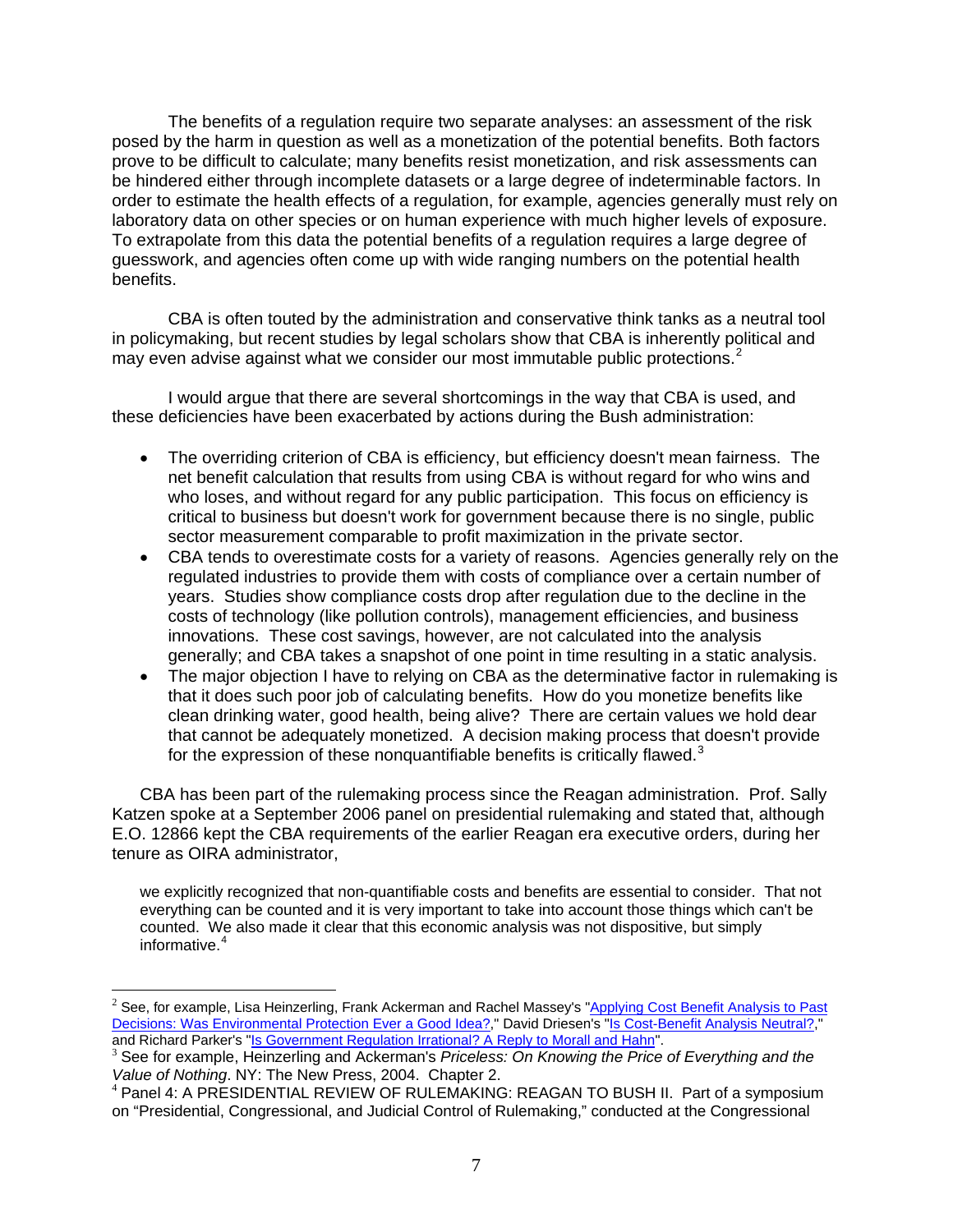In the hands of the Bush administration, and particularly in those of John Graham, OIRA administrator from 2001-2006, CBA has risen to a position of primacy in the rulemaking process. In September 2003, OIRA issued final guidance that instructed federal agencies on specific analytical methods for regulatory decisions. This guidance committed agencies to increased emphasis on cost-effectiveness analysis as well as benefit-cost analysis and raised the bar on new health, safety and environmental protections. Specifically, the guidance

- pushes for health and safety benefits to be expressed in terms of dollars and cents, so agencies can calculate and demonstrate "net benefits" (benefits minus costs);
- uses cost-effectiveness analysis which does not monetize benefits. Rather, it looks at the ratio of costs to units of benefits (i.e., number of lives saved). The Clinton guidance allowed agencies to use cost-effectiveness analysis in place of a "net benefits" analysis if they have difficulty monetizing. The new guidance requires both types of analyses for all major health and safety rules.
- requires discounting of lives saved in the future. "Discounting" -- already common practice in monetizing benefits -- rests on the premise that a life saved today is worth more than a life saved tomorrow. The further in the future a life is saved as a result of regulatory action today, the more it will be discounted from its "present value," and the less likely the action will pass a cost-benefit test.
- promotes use of "life years" in evaluating fatality benefits**.** Agencies commonly base benefit estimates on the "value of a statistical life" (VSL), drawn from the number of lives expected to be saved by regulatory action. On top of VSL estimates, OIRA's guidance asks agencies to consider using "value of statistical life years" (VSLY), which looks at the number of life years saved as opposed to the number of lives. This would skew against protections for the elderly, who have fewer life years remaining.

These CBA and cost-effectiveness requirements are offensive for the devaluation of lives, health and safety. Elderly and minority communities frequently suffer the consequences of a lifetime's exposure to industrial contaminants, including heart or lung failure from smog and soot, and cancer from toxic chemicals. Tens of thousands die prematurely every year as a result. They are offensive also for their elevation of economic and statistical manipulation that results in extremely high barriers to implementing public protections under the guise of regulatory relief for special interests.

#### *B. Risk Assessment (RA)*

 A second regulatory tool that OIRA tried to manipulate was the use of risk assessments. In January 2006, Graham issued OMB's *Proposed Risk Assessment Bulletin* (RAB) which contained a set of guidelines to govern all risk assessments and included technical standards for all federal agencies to use when conducting risk assessments, as well as other scientific documents. The OMB guidelines would apply to risk assessments conducted as part of issuing or revising health, safety and environmental rules, as well as important scientific studies. OMB asked the National Research Council (NRC) to review the document after its release. NRC suggested the Bulletin be withdrawn completely.

 The NRC defined RA as "the qualitative or quantitative characterization of the potential health effects of particular substances on individuals or populations." There are components to

 Research Service on September 11, 2006 as part of the Administrative Law project of the Subcommittee on Commercial and Administrative Law of the House Judiciary Committee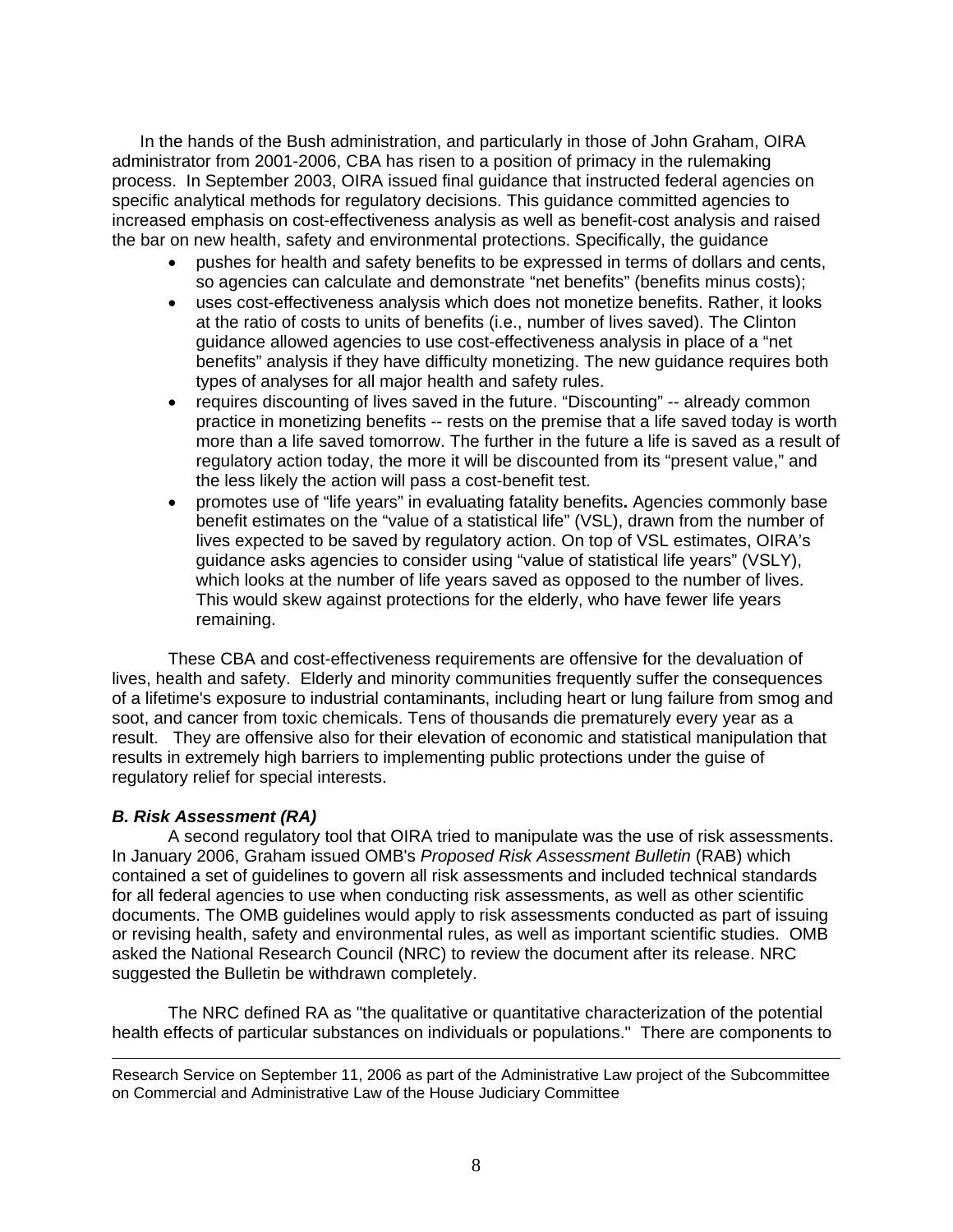conducting a public health RA: hazard identification, dose-response assessment, exposure assessment, and risk characterization.<sup>[5](#page-8-0)</sup> Even without knowing the scientific definitions of these terms, it's clear from the definition and its elements that a risk assessment is an evaluative process.

In its review of the RAB, the Council found that OMB's new definition of risk assessment was "too broad and in conflict with long-established concepts and practices." The Bulletin defined a risk assessment as a document instead of a process and the goals outlined, when considered together, indicated "that a risk assessment should be tailored to the specific need for which it is undertaken." The emphasis, according to the NRC evaluation, was on efficiency over quality and stated that the goals outlined did not "support the primary purpose of the bulletin to enhance the technical quality and objectivity of risk assessments."

The report also recommended that OMB leave technical risk assessment guidelines and standards to each federal agency because one size does not fit all when it comes to risk assessments. The Council stressed concerns over "the likely drain on agency resources, the extended time necessary to complete risk assessments that are undertaken, and the highly likely disruptive effect on many agencies."

As OMB has done with other regulatory tools, the risk assessment approach called for in this release would have created unnecessary delays in the rulemaking process by adding to the already cumbersome process that OMB oversees. The ability of government agencies to protect the public would be compromised by attempts to manipulate science and the risk assessment process. For example, the proposed standards called for the use of central estimates or tendencies instead of statistical ranges. Using this approach puts the most vulnerable populations, who fall outside these "central estimates," at risk in some analyses.

The rebuke by the NRC is one of the strongest commentaries issued on the trend over the last six years to centralize power over the regulatory process within OMB and move it away from agencies responsible for protecting health, safety and the environment. The administration has consistently used regulatory tools like RA to manipulate science for its own ends, attempted to impose a one-size-fits-all framework on the agencies' use of these tools, and has shifted the criteria for defining when regulations are necessary away from a health or safety problem and toward market-based criteria. The strongly-worded NRC evaluation should provide a Congress interested in executive oversight with a strong example of the dangers of this regulatory trend.

#### *C. Peer Review*

 As happened with the two tools described above, OMB developed a bulletin establishing government-wide requirements for scientific peer review. The *Final Information Quality Bulletin for Peer Review* was issued December 2004 after OMB took comments from the public regarding a proposed bulletin that was issued in April 2004. OMB again attempts a one-sizefits-all approach that doesn't consider different agency functions and expertise required to implement legislation. In the final bulletin, OMB asserts that its authority for the peer review policies is implied in the Information Quality Act and OMB's general authorities. None of the laws or executive orders referenced provide any specific instructions on peer review. No new authority is referenced by the agency and OMB did not seek any clarifying or supporting language from Congress.

<span id="page-8-0"></span><sup>5</sup> National Research Council. 1983. *Risk Assessment in the Federal Government: Managing the Process*. Washington, DC: National Academies Press. This publication established the parameters for using RA.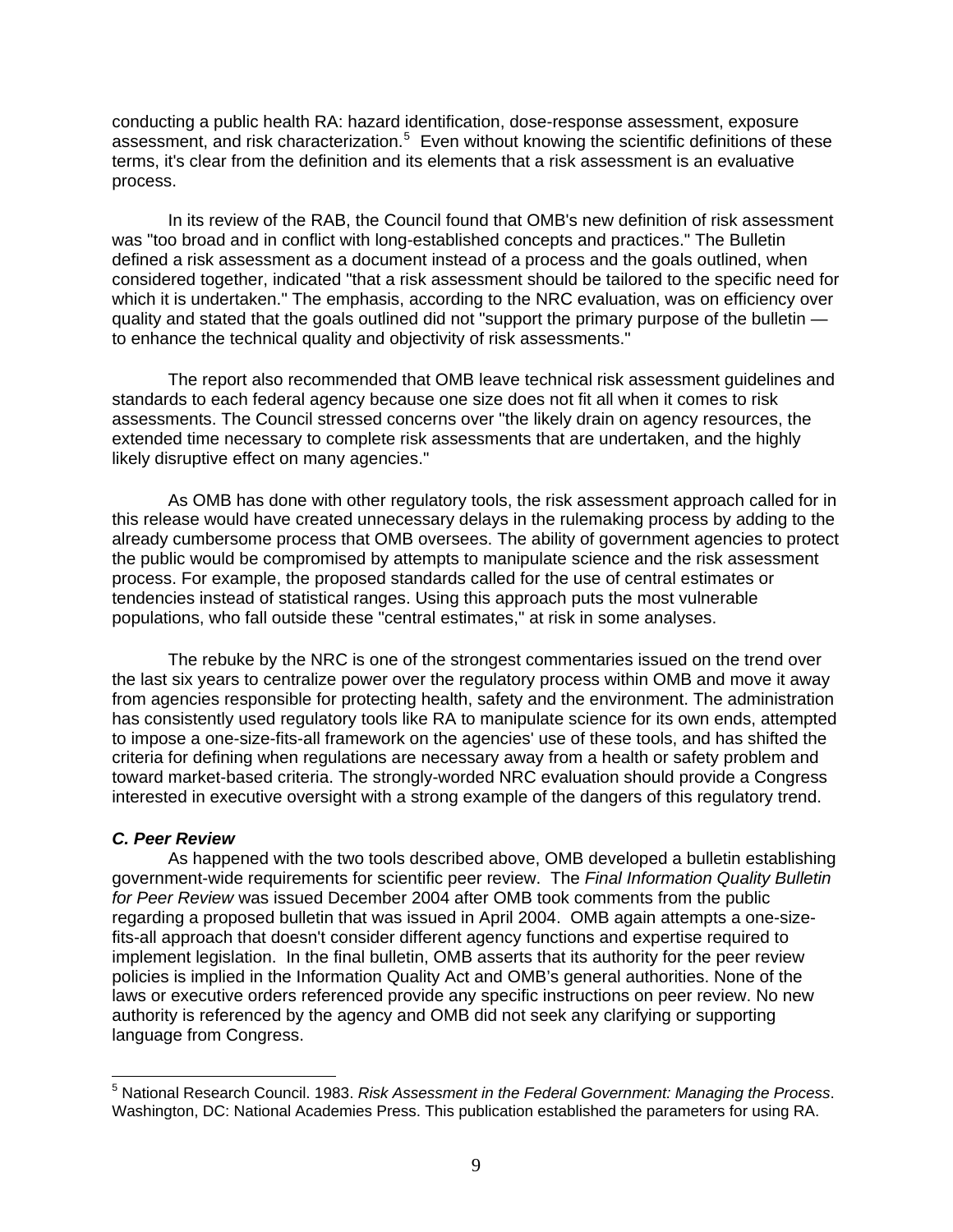In OMB Watch's comments on the proposed bulletin, we argued that OMB had not identified a peer review problem that justified this government-wide approach. OMB implied that a problem had been identified and defined by citing several studies and reports. However, none of these documents actually claim that an overarching problem or failure of peer review policies has occurred at federal agencies. Nor do the studies recommend the establishment of uniform requirements for scientific peer review. Instead, the referenced materials address the importance of peer review, the need for changes at certain agencies, or types of reviews. Yet, without a clear understanding of any problem in peer review standards, OMB finalized these policies assuming they will do more good than harm.

OMB granted itself an oversight role in the peer review process. OMB has never overseen peer review and holds very little scientific or peer review expertise – only a handful of recently-hired scientists. This grant of authority involves OIRA personnel in the technical and scientific discussions that often lead to a pre-rulemaking process. This part of the regulatory process is already dominated by OIRA's gatekeeper function by which it develops acceptable agency rulemaking submissions even before the public process.

OMB is a political office working directly for the administration, not an unbiased scientific office. Yet, the agency places itself in the role of supervisor for implementing scientific peer review. OMB Watch recommended oversight authority to an objective scientific body, such as the National Academy of Sciences or an interagency review panel.

In the final peer review bulletin, OMB solidified its new oversight role for scientific peer review. OMB has the authority to grant exemptions, approve alternative peer review processes, and designate information for stricter review requirements. The final proposal also adds a stipulation that all federal agencies submit an annual report to OMB detailing the use of peer review for the fiscal year. OMB Watch continues to believe that the bulletin grants far too much influence over the scientific peer review process to the politically motivated offices of OMB and the Office of Science and Technology Policy. Such power would enable an administration to easily influence peer reviews and in turn, the rulemakings that follow.

For the most important peer reviews, OMB created a double standard in which agency employees, who may peer review more basic information, are essentially barred from serving as reviewers. However, experts associated with affected industries are allowed to serve as peer reviewers with only a requirement that their affiliations be disclosed. Highly influential scientific information has much stricter peer review requirements, and OMB explicitly states that government employees should rarely be used as reviewers. The final proposal bans any experts from the sponsoring agency from reviewing information, but makes an exception for the "rare" situation in which a scientist from a different agency of a Cabinet-level department other than the agency that is disseminating the scientific assessment has expertise, experience and skills that are essential but cannot be obtained elsewhere." The unequal standards for private sector scientists remains, but the final bulletin instructs agencies to "consider barring participation by scientists with a conflict of interest."

The peer review process outlined in the final bulletin creates delay by excessive bureaucratic information requirements and certifications, and rounds of public comments. While we generally support providing public access, the very definition of a peer review is to collect assessments from experts. Adding repeated public comment periods is inappropriate for peer reviews and can only result in delaying important research.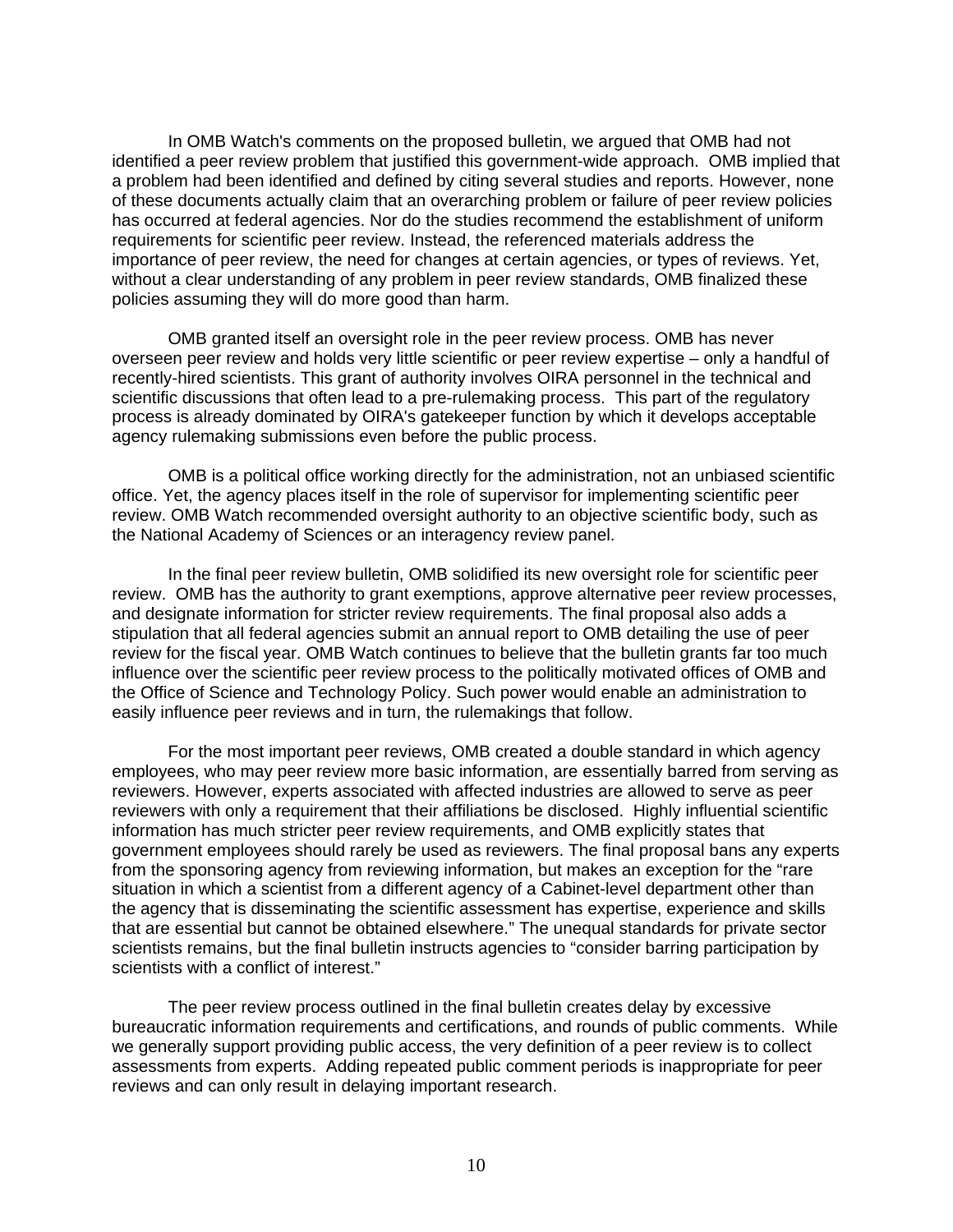# *D. Federal Advisory Committees (FAC)*

 There are many instances during the Bush administration in which candidates for advisory panels have been passed over, or members replaced, or resigned. While it is common for new administrations to replace members of these committees, there is a trend towards making sure that those people who might disagree with the administration's opinions are not appointed. The scientific community has often argued that by appointing people from the regulated industries as members of these committees, as the Bush administration has done consistently, the advice the committees offer to an agency might create real dangers to public health and safety.

 In the fall of 2002, a series of reports and articles began to be published charging the administration with manipulation of these committees to assist hazardous substances manufacturers especially. <sup>[6](#page-10-0)</sup> According to DefendingScience.org, a website of The Project on Scientific Knowledge and Public Policy,

Groups accused the Bush Administration of manipulating activities in two federal committees advising the Centers for Disease Control and Prevention's National Center for Environmental Health (NCEH).

- Several well-respected scientists were dropped from the Pediatric Lead Poisoning Prevention Panel. Nominees suggested by staff scientists at CDC were rejected and replaced by individuals who later reported that the lead industry had contacted them initially to ask if they would be willing to serve on the committee.
- Scientists employed by the chemical industry or industry advocacy groups, including the Heritage Foundation and the Annapolis Institute (established in 1993 by the National Association of Manufacturers to challenge EPA proposed regulations) replaced 15 of 18 renowned universitybased scientists on the advisory committee to the Director of NCEH.

 We've begun to see more resignations by respected scientists as these FACs have become more politicized. For example, last October, three of the fifteen members of the EPA's National Pollution Prevention and Toxics Advisory Committee (NPPTAC) resigned because they felt major problems with the Toxic Substances Control Act were not being addressed due to industry influence.

 The impacts of this political approach to using FACs are real dangers to public health, safety and the environment. One example was provided in the February 6, 2007 testimony before the Senate Committee on Environment and Public Works of Dr. John Balmes, testifying on behalf of the American Lung Association.<sup>[7](#page-10-1)</sup> The focus was on the changes EPA has made to the scientific review process for the National Ambient Air Quality Standards (NAAQS). EPA's Clean Air Scientific Advisory Committee (CASAC) participates in the review process of these standards. The review was a multi-step process the end of which was a Staff Paper reviewed by CASAC and open to public comment. According to Dr. Balmes testimony, " [m]any regard the preparation and finalization of the Staff Paper, which is done by EPA's scientific staff, as the

<span id="page-10-0"></span> 6 David Michaels, Eula Bingham, et al. "Advice Without Dissent", *Science*, Vol 298, 25 October 2002. p.703. ([www.sciencemag.org](http://www.sciencemag.org/), or

http://www.defendingscience.org/public\_health\_regulations/upload/Advice-Without-Dissent.pdf).

<span id="page-10-1"></span> $\sqrt{D}$  Dr. John Balmes testimony before the U.S. Senate Environment and Public Works Committee, February 6, 2007. Available at

[http://epw.senate.gov/public/index.cfm?FuseAction=Hearings.Hearing&Hearing\\_ID=78a52250-802a-](http://epw.senate.gov/public/index.cfm?FuseAction=Hearings.Hearing&Hearing_ID=78a52250-802a-23ad-4274-59a54b06a447)[23ad-4274-59a54b06a447](http://epw.senate.gov/public/index.cfm?FuseAction=Hearings.Hearing&Hearing_ID=78a52250-802a-23ad-4274-59a54b06a447)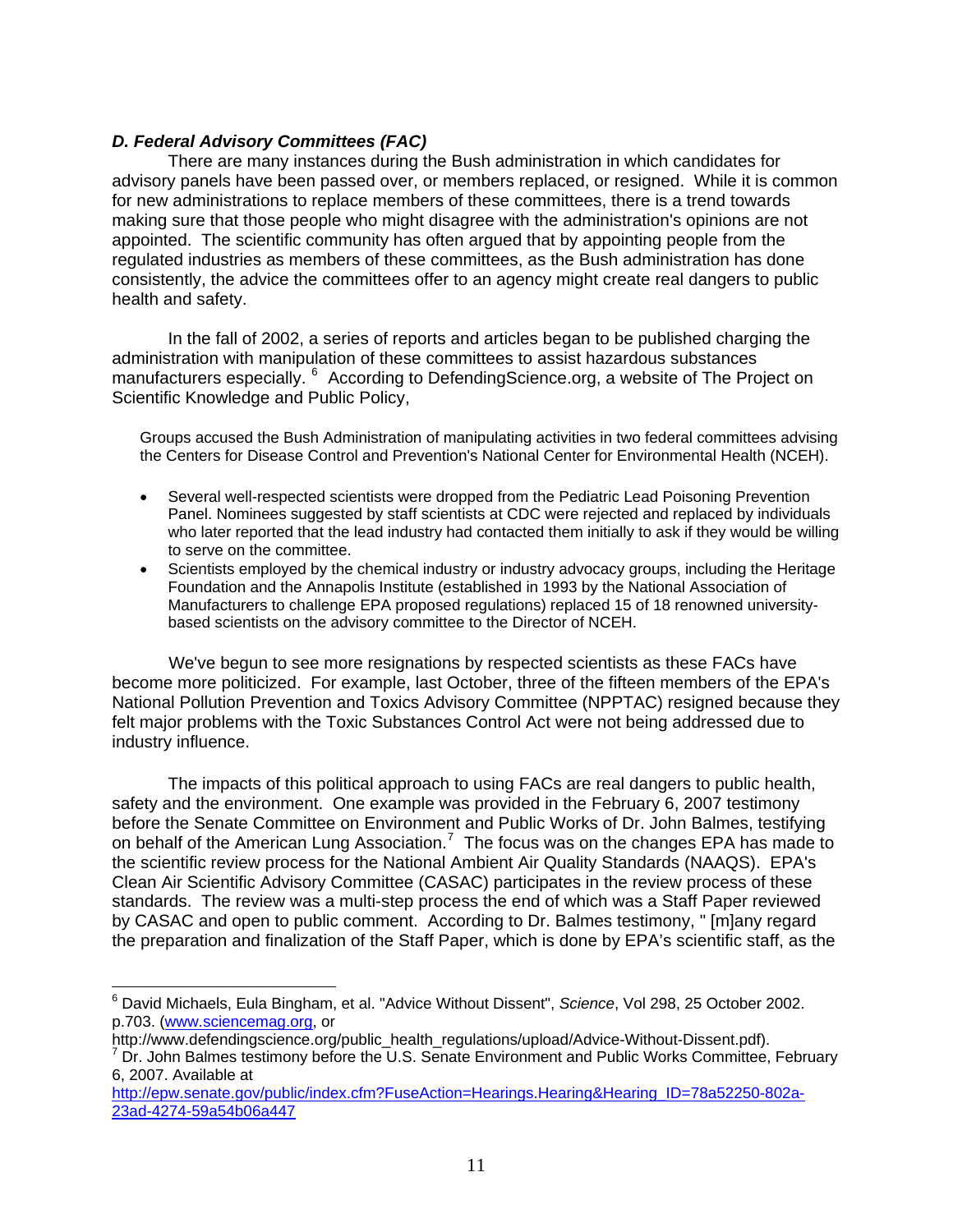most crucial step" because it is the final analysis of the scientific information on which standards are based. It is not a political process.

According to Dr. Balmes testimony:

It is the elimination of the Staff Paper that we fear will lead to the diminishment of science in the standard setting process. The staff paper is to be replaced with a "Policy Assessment" which according to a memorandum by EPA's Deputy Administrator Peacock, "reflect the Agency's views, consistent with EPA's practice in other rulemakings." However, the EPA does not set standards exclusively based on the protection of health using the latest scientific research in any other rulemaking. In sum, a unique standard demands a unique process, not EPA's "usual" practice. We believe the elimination of the Staff Paper is being done precisely because the science underlying protection of public health from air pollution is in conflict with what policy makers in EPA want to do in the implementation of the Clean Air Act. The elimination of the Staff Paper will make it easier for policy staff to fuzz the lines in public health protection and present the basis for alternative standards and the alternatives themselves in a way that favors the outcomes they are seeking rather than what the science says is needed. Substituting an Advanced Notice of Proposed Rulemaking for the Staff Paper will put policy make[r]s (sic) at EPA and the White House in the driver'[s] (sic) seat by enabling them to review and edit before it is reviewed by CASAC and the public.

 The process has been specifically influenced by the American Petroleum Institute which suggested the Staff Paper be replaced with an Advanced Notice of Proposed Rulemaking, which the EPA has adopted. And the lead industry recommended that the Staff Paper be replaced by a new Policy Assessment which argues that lead should be eliminated as a criteria pollutant.

 This is one example of the growing influence of regulated industries in the rulemaking process. Like the tools discussed above, FACs specifically, and the processes in which they are used, are being manipulated to achieve results desired by political considerations, not science, health, safety, or environmental protection.

#### *E. Information Quality Act*

 The final issue I would like to address briefly is the Information Quality Act (IQA), or as it is often called, the Data Quality Act (DQA). This is an issue in the discussion of manipulation of regulatory tools because the guidelines issued by OMB regarding the use of the DQA has led to delays in the promulgation of public protections through challenges to the science agencies rely on to fulfill their mandates.

 The DQA allows challenges to the information disseminated by agencies that can dilute, dismantle and remove essential pieces of the scientific information that go into creating a body of scientific knowledge. OMB published a report in 2004 evaluating the first year of implementation of DQA, a report that OMB Watch criticized as "inaccurate", "misleading", and "flawed". OMB understated the number of challenges, the source of those challenges (mostly industry), and drew conclusions about the impact of the DQA without the data to support its conclusions. OMB Watch's analysis shows that the Act has had a significant impact on agency actions, yet the law was added as a last minute rider without Congressional hearings.<sup>[8](#page-11-0)</sup>

<span id="page-11-0"></span><sup>8</sup> OMB Watch. *The Reality of Data Quality Act's First Year: A Correction of OMB's Report to Congress*. July 2004. Available at [http://www.ombwatch.org/info/dataqualityreport.pdf.](http://www.ombwatch.org/info/dataqualityreport.pdf)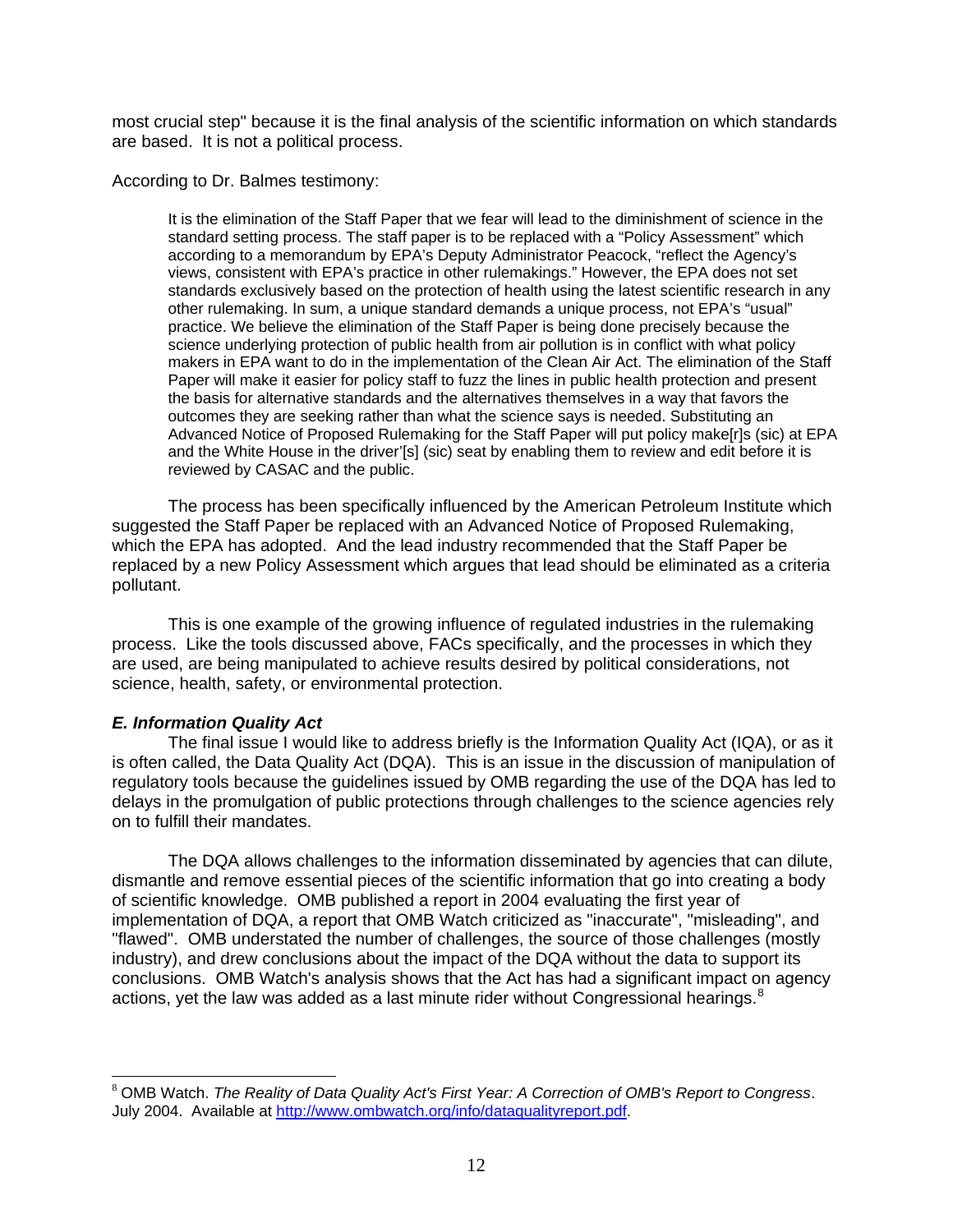A report issued by the Congressional Research Service (CRS) calls for oversight and investigation of the impacts of DQA, a call OMB Watch argued for in our report as well. CRS recommends

either Congress or OMB could better define the scope of the act or the issues to be included in any future report. Clarification could also be provided regarding whether correction requests that the agencies determine to involve issues outside the scope of the IQA (e.g., a challenge to the minutes of a federal advisory committee meeting) should be included in a report that is supposed to list correction requests under the act.<sup>[9](#page-12-0)</sup>

#### *III. Congressional Action*

 OMB Watch has several concerns about the trends in the regulatory process that have occurred over the last few decades. Societal problems have become more complex and their solutions are often less obvious and straight forward than, for example, a command and control approach. The role of the federal government has become more limited in its perspective of what is appropriate for government action. Responsibility has increasingly devolved to the states, or been the target of privatization. We believe that the time has come to change this limited government perspective to one in which the government plays a more positive role in protecting health, safety, environmental and civil rights safeguards. A major part of this movement to positive government must be a focus on the regulatory process.

 The Bush administration has further reduced the federal government's general welfare protections by putting special interests' concerns above the general public's concerns. The problems outlined in this testimony have eroded the government's role in public protections. They have delayed, diminished or destroyed regulations that agencies are mandated to promulgate. There has been a sustained attack on scientific integrity – on the quality of scientific information, on the scientific expertise of agency professionals, and on the integrity of the scientific process. The tools have been manipulated and the executive order amendments just issued, coupled with the good guidance practices bulletin, have further established control of the regulatory process in the executive branch, and OIRA especially, at the expense of both congressional power and agency discretion.

 The real loser, however, is the public. The regulatory process is highly partisan and politicized. In the end, less regulation means less protection. Instead of a regulatory "cop on the beat", we have none. Instead of addressing regulatory gaps, we operate based on whether these gaps have political consequences. Unfortunately, now government doesn't act until there is national news about people being hurt or, in the case mine workers, dying. If you are parents, you don't want to gamble that the weekend barbeque results in your child becoming ill or dying from *E. coli*. The point is, there are real consequences from these actions and inactions. Our government should be doing more, not less, to protect the public. The amended E.O. moves in the wrong direction.

Every year, more than 40,000 people die on our nation's highways. Food borne illnesses kill an estimated 5,000 and sicken 76 million. Nearly 6,000 workers die as a result of injury on the job, with an additional 50,000 to 60,000 killed by occupational disease. And

<span id="page-12-0"></span> 9 Congressional Research Service *The Information Quality Act: OMB's Guidance and Initial Implementation*. September 17, 2004. p. CRS-18. Available at

http://www.defendingscience.org/public\_health\_regulations/upload/Congressional-Research-Service-Information-Quality-Act-Report-2004.pdf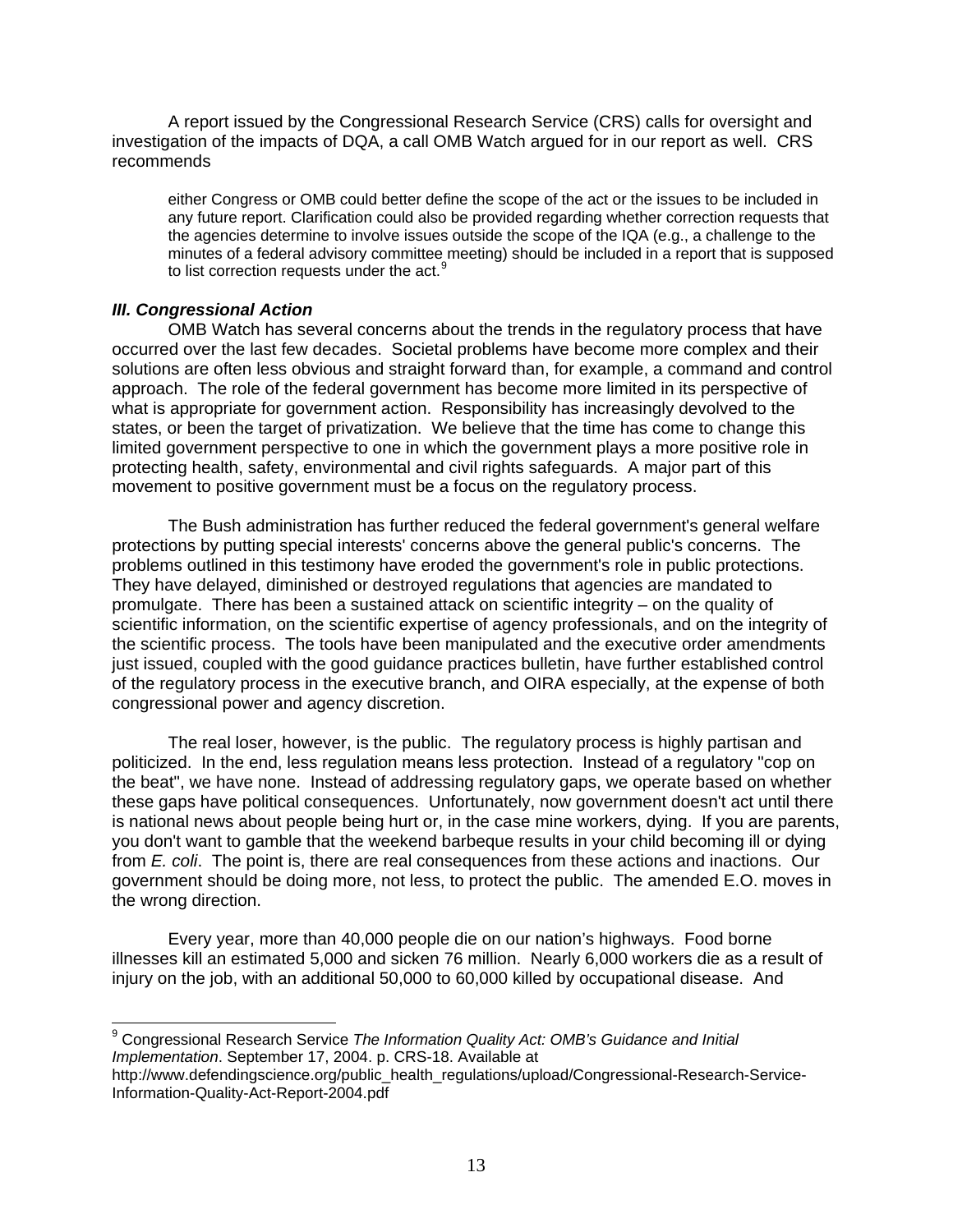asthma – linked to air pollution – is rising dramatically, afflicting 17 million, including six million children.

 There is real danger to our constitutional system from this arrogation of power. Equally significant, in our opinion, is the real danger presented to the American public from the delay or refusal to regulate dangerous activities. I want to leave you with just one example of the danger.

 The Transportation Recall Enhancement, Accountability and Documentation (TREAD) Act, passed by Congress in November 2000, required that "Not later than 1 year after the date of the enactment of this Act, the Secretary of Transportation shall complete a rulemaking for a regulation to require a warning system in new motor vehicles to indicate to the operator when a tire is significantly under inflated. Such requirement shall become effective not later than 2 years after the date of the completion of such rulemaking."<sup>[10](#page-13-0)</sup>

The National Highway Transportation Safety Administration (NHTSA) determined that a direct tire pressure monitoring system should be installed in all new vehicles. OMB sent a return letter to NHTSA, after meetings with the auto industry, deciding this action was an inappropriate one, claiming its cost-benefit calculations provided a basis for delaying a requirement for direct systems. The final rule, issued May 2002, would have allowed automakers to install ineffective Tire Pressure Monitoring Systems (TMPS) and would have left too many drivers unaware of dangerously under-inflated tires. NHTSA was sued because its final rule would have allowed manufacturers to choose to install either an effective (direct) system or an inferior (indirect) system. In August 2003, the US Court of Appeals for the Second Circuit ordered NHTSA to rewrite the rule because NHTSA acted in an arbitrary and capricious manner by writing a standard that would allow installation of a clearly faulty (indirect) system.

In July 2004, the groups that had sued NHTSA returned to court because the agency had not issued a revised rule. In April 2005, NHTSA finally issued a rule requiring automakers to install tire pressure systems in all new passenger cars and trucks by the 2008 model year, beginning a phase-in with 2006 model year vehicles. The new rule, however, still does not meet the requirements set by Congress. Although better systems exist, the TPMS could allow tires to be 30 percent below proper inflation before the alert is provided, costing approximately 150 lives and countless injuries each year. In June 2005, Public Citizen, the Goodyear Tire & Rubber Company, Bridgestone Firestone North American Tire, Cooper Tire & Rubber Co., Pirelli and the Tire Industry Association, filed suit in the U.S. Court of Appeals for the District of Columbia, arguing that the new rule is inadequate and should be overturned. Tire pressure alert systems regulations that were required by law to be in place by the end of 2003 have, as the tire manufacturers legal action implies, not been adequately developed.<sup>[11](#page-13-1)</sup>

 $\overline{a}$ 

<span id="page-13-0"></span><sup>&</sup>lt;sup>10</sup> Public Law 106-414, The Transportation Recall Enhancement, Accountability and Documentation Act, Nov. 2000. Section 13.

<span id="page-13-1"></span> $11$  For another example of the danger to the public from regulatory manipulation, see the testimony of John B. Stephenson, Director of Natural Resources and Environment, GAO, before the Senate Committee on Environment and Public Works, February 6, 2007. Available at [www.gao.gov/cgi-bin/getrpt?GAO-](http://www.gao.gov/cgi-bin/getrpt?GAO-07-464T)[07-464T.](http://www.gao.gov/cgi-bin/getrpt?GAO-07-464T) The summary findings read:

Although we have not yet completed our evaluation, our preliminary observations indicate that EPA did not adhere to its own rulemaking guidelines when developing the proposal to change TRI reporting requirements. We have identified several significant differences between the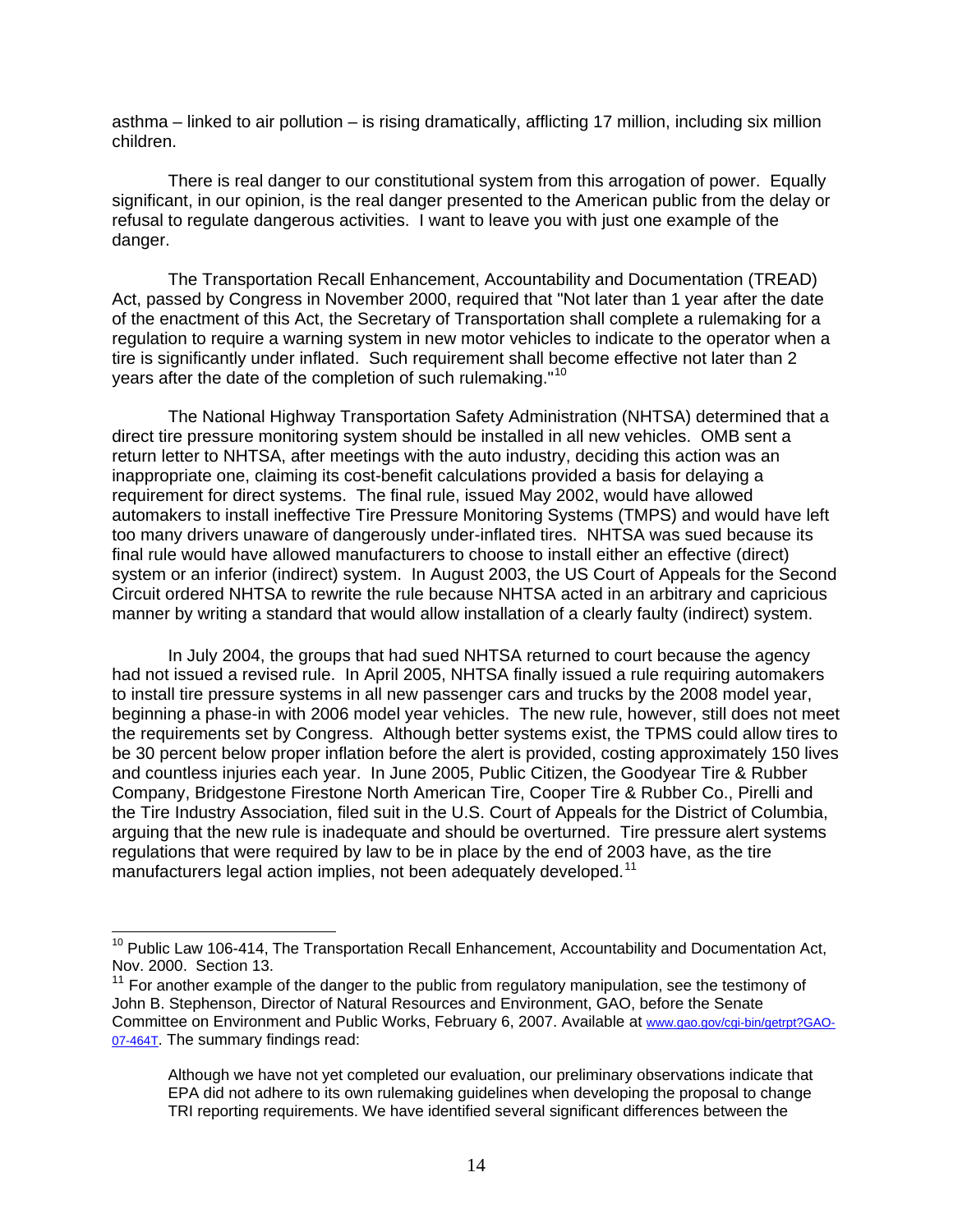So what can Congress do address this process? First, if Congress concurs that the amendments to the Executive Order are as bad as we believe they are, it should act. Here are three areas to explore.

- Congress should explore the legality of the Executive Order amendments and their implementation.
- OIRA will need to provide guidance to agencies on implementing the market failure criteria. Congress could provide much needed oversight on this guidance to ensure OIRA does not create new standards or irresponsible requirements on agencies.
- Congress has the ability to alter the implementation of these amendments through a variety of vehicles, including the appropriations process. Congress should take a hard look at limiting agencies' and OIRA's spending on the specific elements of the amendments.

 Second, we believe it is time for the debate over regulatory policy and process to turn toward the real need to increase public protections not protect special interest access and influence. Because this regulatory process has real consequences for our health and safety, Congress should explore legislative actions that put the regulatory presumption on safety first. Why should products and substances be approved for use before they have been determined to be safe? Why should the economics of regulation be the overriding, to the point of being nearly determinative, consideration to the exclusion of protecting the vulnerable populations like the elderly, the frail, children, and minorities exposed to flawed siting processes? Government and businesses have a responsibility to the public to uphold their parts of the social contract. Congress can lead the way by providing its critical oversight responsibilities and considering legislative proposals that renew the federal government's protection of the general welfare.

 Thank you, Mr. Chairman, for providing me this opportunity to appear before you. I'm happy to respond to members' questions.

# # #

guidelines and the process EPA followed. First, late in the process, senior EPA management directed the inclusion of a burden reduction option that raised the Form R reporting threshold, an option that the TRI workgroup charged with analyzing potential options, had dropped from consideration early in the process. Second, EPA reviewed this option on an expedited schedule that appears to have provided a limited amount of time for conducting various impact analyses. Last, the decision to expedite final agency review, when EPA's internal and regional offices determine whether they concur with the final proposal, appears to have limited the amount of input they could provide to senior EPA management.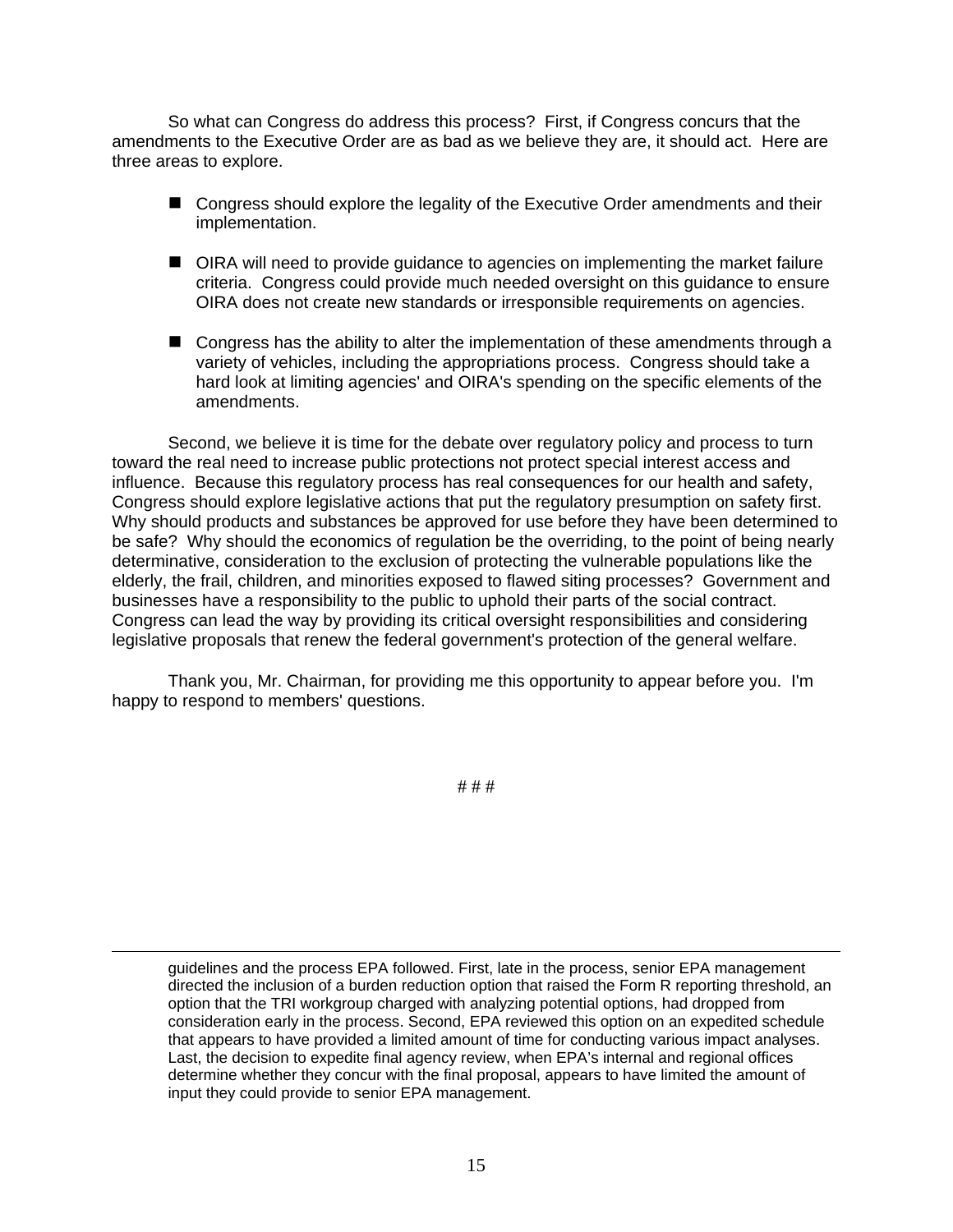# **Appendix:**

*Preliminary Analysis of the Amendments Executive Order 12866 on Regulatory Planning and Review*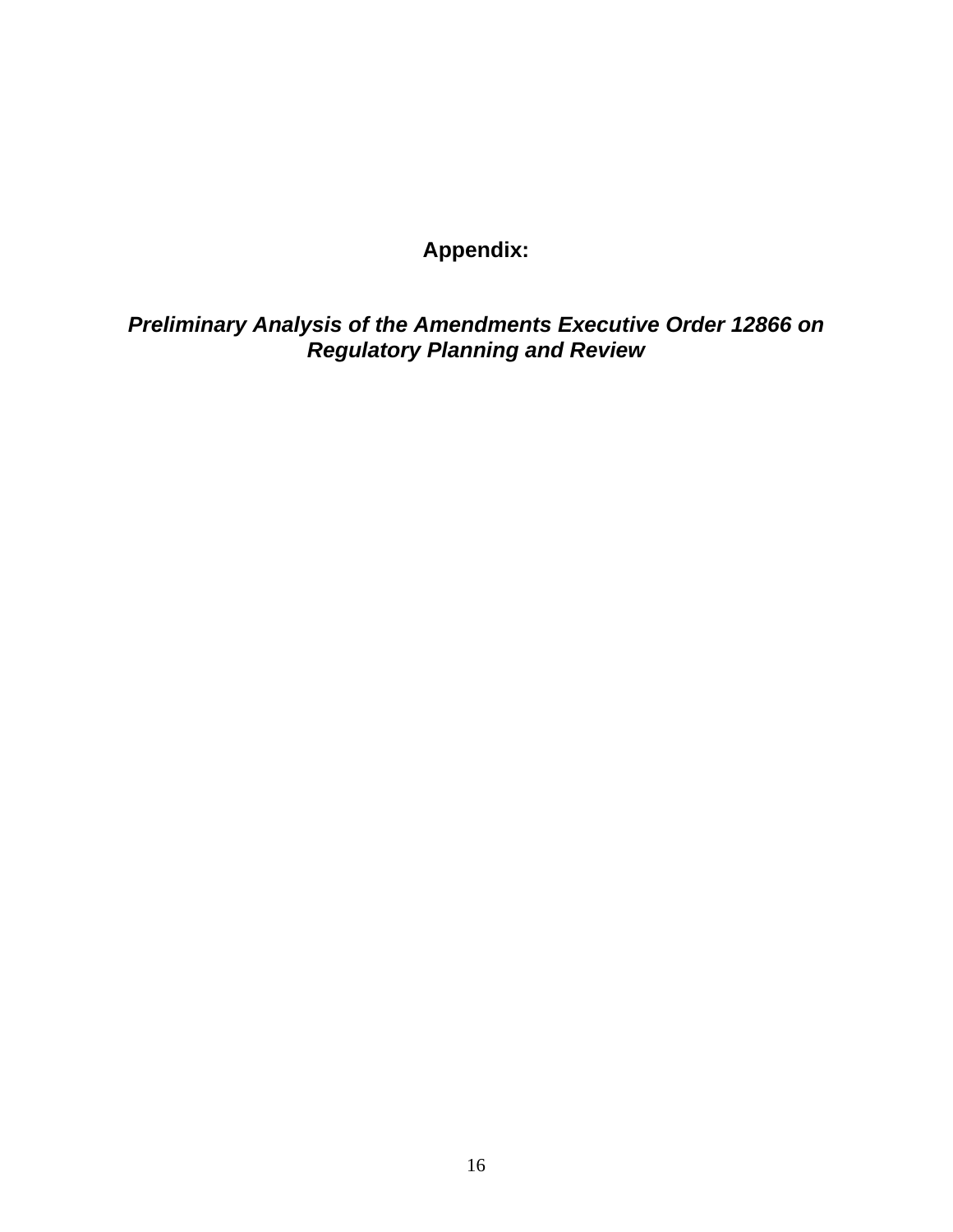

# **Undermining Public Protections**

# *Preliminary Analysis of the Amendments to Executive Order 12866 on Regulatory Planning and Review*

On January 18, President Bush issued amendments to Executive Order (E.O.) 12866, which further centralize regulatory power in the Office of Management and Budget (OMB) and shift it away from the federal agencies given this power by legislative enactments. Among the changes to the E.O.:

- It shifts the criterion for promulgating regulations from the identification of a problem like public health or environmental protection to the identification of "…the specific market failure (such as externalities, market power, lack of information)…that warrant new agency action."
- It requires guidance documents to go through the same OMB review process as proposed regulations before agencies can issue them.
- It also requires "significant" guidance documents (those that are estimated to have at least a \$100 million effect on the economy, among other criteria) to go through the same OMB review process as "significant" regulations.
- It makes the agencies' Regulatory Policy Officer a presidential appointment and gives that person the approval authority for any commencement or inclusion of any rulemaking in the Regulatory Plan unless specifically authorized by the agency head.
- It requires each agency to estimate the "combined aggregate costs and benefits of all its regulations planned for that calendar year to assist with the identification of priorities," which will be overseen by the Regulatory Policy Officer.

# **By-Passing Congress With New Policies**

Through amending the regulatory process, the President is institutionalizing an anti-regulatory approach by using a market failure criterion in place of actually identifying threats to public health and safety. It diminishes standards Congress may have required agencies to use, such as the best control technology, by elevating a new market failure standard that Congress never required. This standard has been advocated by Susan Dudley, Bush's current nominee as administrator of the Office of Information and Regulatory Affairs (OIRA). Dudley's extreme views on the use of free market standards were well-documented during her failed confirmation last year. Despite the failure to confirm her, the administration has used the Executive Order as a backdoor means to implement the Dudley philosophy.

The market failure criterion is yet another layer added to the agency analysis. The agency must comply with the statutory criteria (such as best available technology) as well as an analysis demonstrating market failures. If the agency meets OMB's standards for assessing "whether any new regulation is warranted," then the agency must also comply with other standards in the E.O., including cost-benefit analysis.

<sup>&</sup>lt;u> Celebratine 20 years: Promotine Government Accountability and Citizen Darticipation - 1983 - 2003.</u>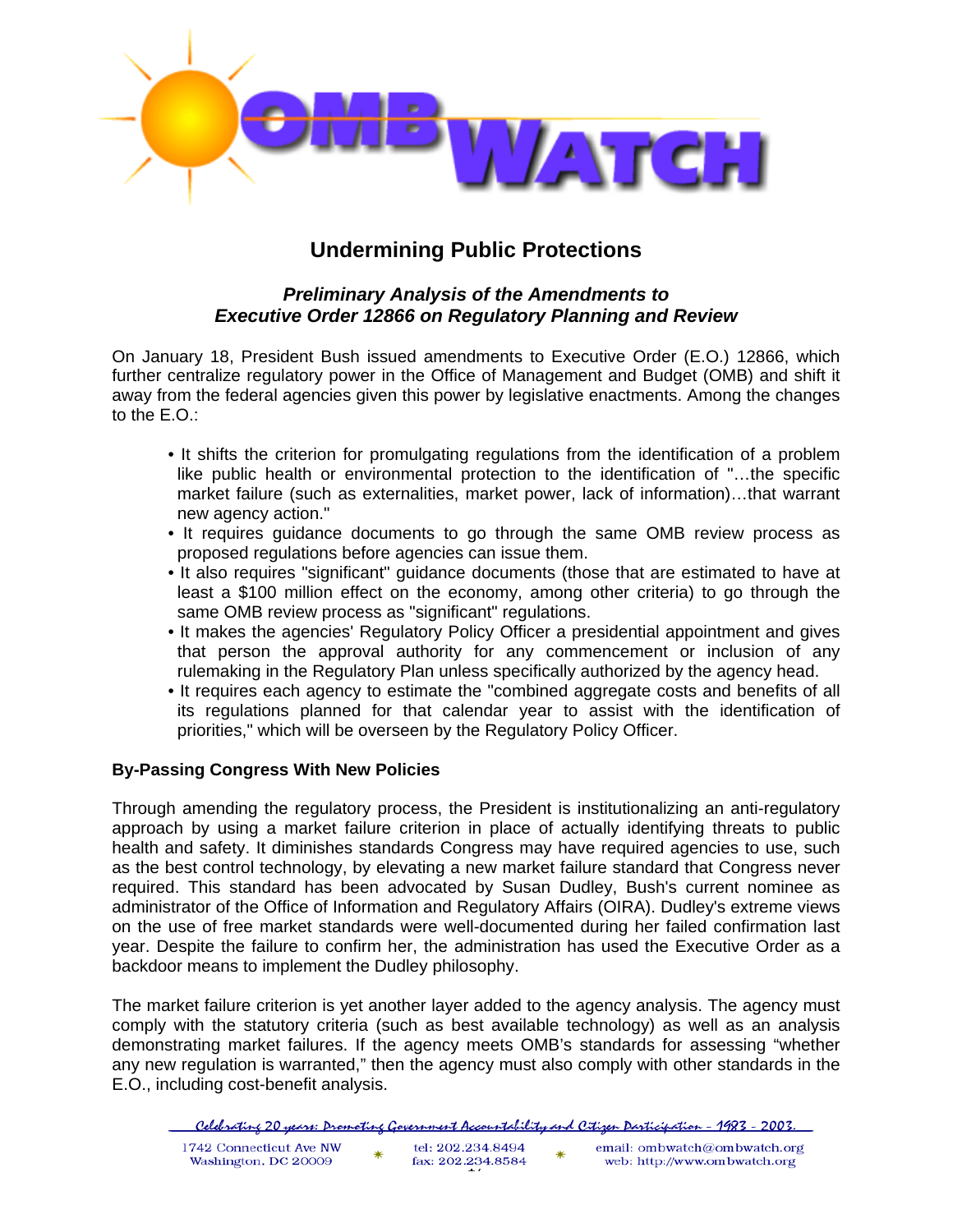This new standard decidedly favors the regulated community and places yet another hurdle for agencies to issue regulations in pursuit of protecting the public.

# **More White House Control; More Delay**

By requiring agency guidance documents to come under OIRA review, and to treat "significant" guidance in the same way as "significant" regulations, the E.O. amendments will lead to further delay in providing information to the public about compliance with regulations, as well as with general guidance on agency policies.

It may be true that more and more agencies are using guidance as a means of avoiding the regulatory process. But that should be a signal to Congress and the public that the rulemaking process is seriously flawed. Agencies are looking for faster ways of doing their job and have turned to guidance. The solution is certainly not to require guidance to go through the same regulatory process that agencies were trying to avoid in the first place.

In the end, this will simply result in more delay and more White House control over the substantive work of the agencies. It will inevitably lead to a usurpation of agencies' powers.

#### **The Foxes Controlling the Hen Houses**

The Bush administration has regularly appointed industry representatives or allies to oversee agency regulatory activities. Often this has been dubbed "foxes in the hen house." The E.O. amendments add a new dimension by having the foxes control the hen houses.

The amendments require each agency to have a Regulatory Policy Office run by a political appointee and that "no rulemaking shall commence nor be included" for consideration without the political appointee's approval. This will further politicize the rulemaking process and provide more White House control over the agency rulemaking process.

A similar approach was attempted by President Reagan through his E.O. 12498, the Regulatory Planning Process, which was issued January 4, 1985. Under E.O. 12498, agencies were to get approval from OMB prior to starting a rulemaking  $-$  a pre-rulemaking review. Many in the business community thought this would be a wonderful approach for choking off agency ideas before they ever really got going. That approach, however, proved too cumbersome and difficult to administer; in short order, it failed.

The new Bush E.O. amendments have the same objective, but put the chokehold in the agencies, instead of at OMB. To ensure that the process works, OMB grants authority to these new political appointees to be the eyes and ears for OMB.

#### **Laying the Groundwork for a Regulatory Budget**

The E.O. amendments also require regulatory proposals that are to be submitted to the Regulatory Policy Officer to include "aggregate costs and benefits" during the calendar year. Most experts agree that aggregating all costs and benefits is like comparing apples and oranges – and in the end has little value except to create large numbers intended to scare the public.

Another possible reason to require such information is to begin laying the groundwork for establishing a regulatory budget. This concept, proposed by conservatives since the Reagan